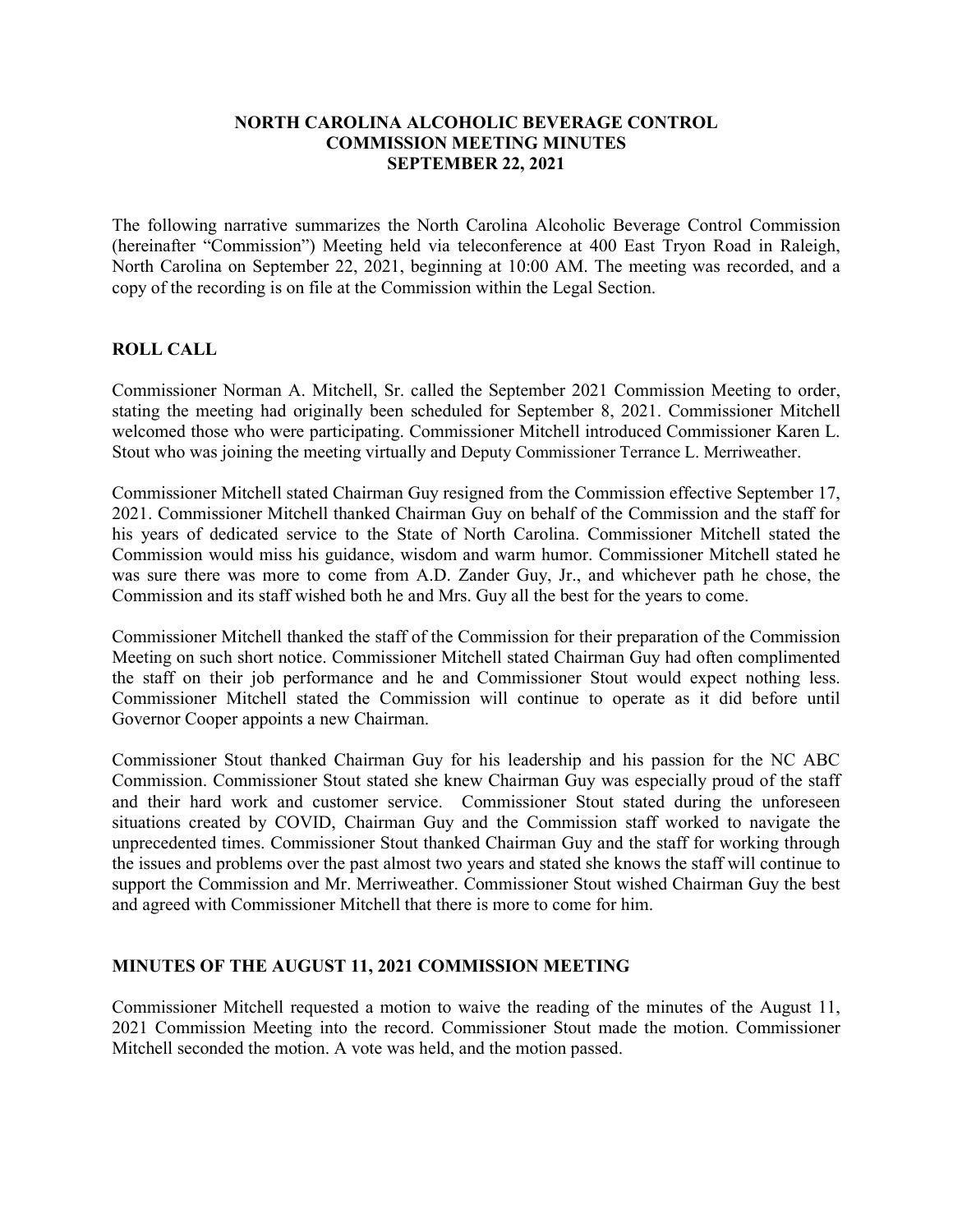Commissioner Mitchell requested a motion to approve the minutes of the August 11, 2021 Commission Meeting. Commissioner Stout made the motion. Commissioner Mitchell seconded the motion. A vote was held, and the motion passed.

# **CONFLICTS OF INTEREST**

As required by N.C.G.S. §138A-35, Other Rules of Conduct, Commissioner Mitchell asked if there were any conflicts of interest or any conditions or facts which might create the appearance of a conflict of interest with respect to any matters on the agenda. Commissioner Mitchell had reviewed the agenda and stated he found no conflicts of interest. Commissioner Stout had reviewed the agenda and stated she found no conflicts of interest.

# **I. HEARING CASES AND OFFERS IN COMPROMISE – 52**

Commissioner Mitchell recognized Assistant General Counsel Renee Metz regarding the hearing of the cases on the agenda. Mrs. Metz asked if anyone participating in the meeting wished to discuss an Offer in Compromise with the Commission. As there was no response, Mrs. Metz stated staff recommended the ratification of the Offer in Compromise cases.

Commissioner Stout made a motion to approve and ratify the Offers in Compromise. Commissioner Mitchell seconded the motion. A vote was held, and the motion passed.

# **II. EXEMPTION REQUEST PURSUANT TO N.C.G.S. §18B – 1116(b) – BILLY DALE OVERBEE; BLACKBEARD'S TRIPLE PLAY, LLC; TRIPLE PLAY OASIS RESTAURANT AND SPORTS BAR; AND VENUE**

Commissioner Mitchell recognized Mrs. Metz regarding the exemption request. Mrs. Metz explained the request was regarding adding the ownership of a brewery by a person who currently owned retail businesses. The brewery would not produce more than 5,000 barrels annually. It would meet the standard exemption with an independent third-party manager in charge of ordering products for each of the retail locations. Mrs. Metz added it would be a standard order of exemption and staff recommended approval of the request.

Commissioner Stout made a motion to approve the exemption request. Commissioner Mitchell seconded the motion. A vote was held, and the motion passed.

# **III. EXEMPTION REQUEST PURSUANT TO N.C.G.S. §18B – 1116(b) – CROWN IMPORTS, LLC; DT SOCCER, LLC d/b/a CHARLOTTE FC; AND PANTHERS FOOTBALL, LLC**

Mrs. Metz stated attorney Barry Strike of California was present on behalf of his client. Mrs. Metz added this was a sponsorship request and explained it was generally between an industry member and a team, which does not hold permits but does have a retail permittee located at the facility. Mrs. Metz stated, historically an exemption order has been required. Mrs. Metz asked if Mr. Strike wished to make any comments.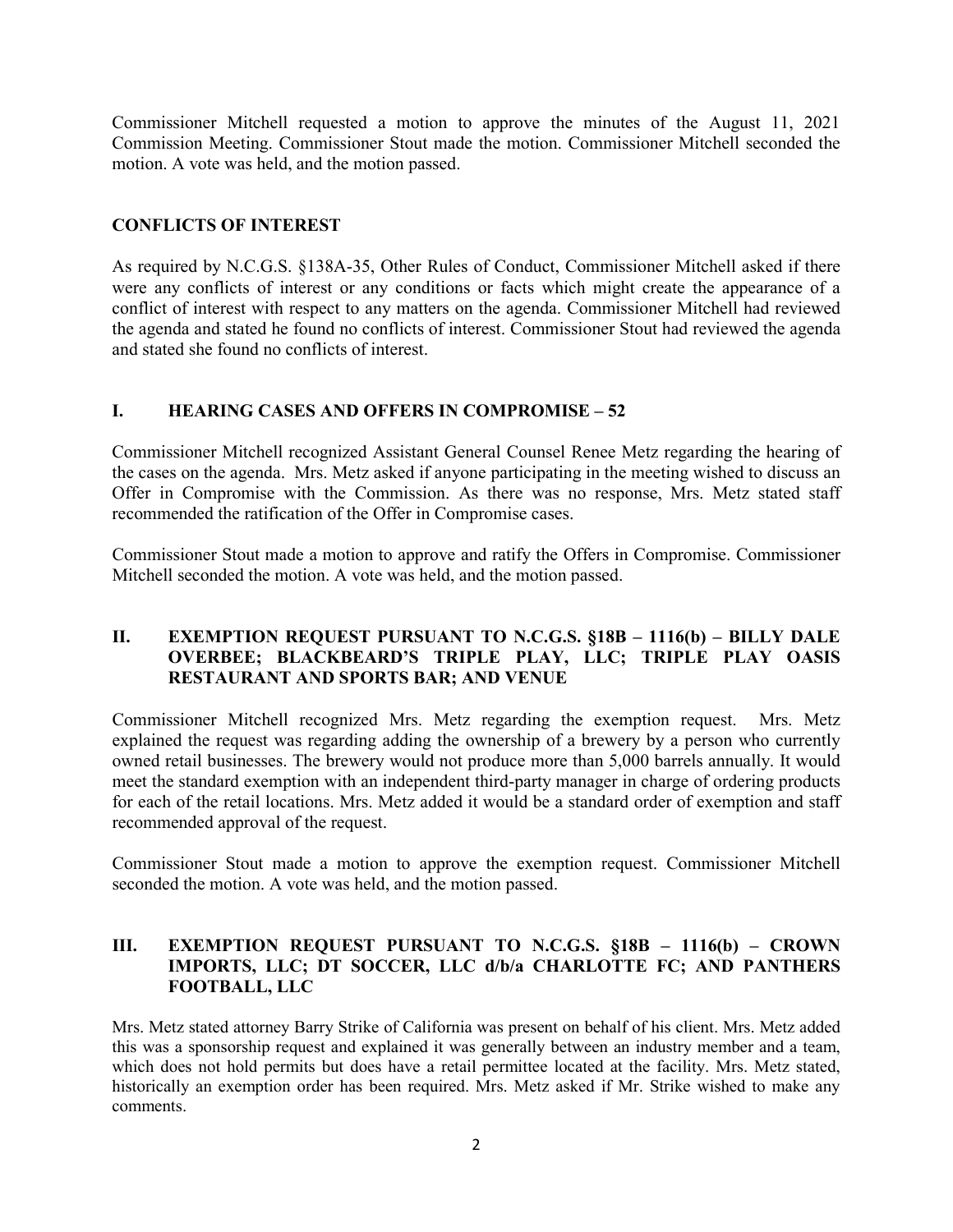Mr. Strike stated he had nothing to add to the submitted request but would answer any questions the Commission might have. Mrs. Metz stated if the Commissioners did not have questions, staff recommended approval of the exemption.

Commissioner Stout made a motion to approve the exemption request. Commissioner Mitchell seconded the motion. A vote was held, and the motion passed.

# **IV. ABC STORE LOCATION – HIGH POINT ABC BOARD**

*(6023 West Gate City Boulevard, Suite A, Jamestown, NC)*

Commissioner Mitchell recognized Mr. Merriweather regarding the approval of an ABC Store location. Mr. Merriweather stated on July 13, 2021, the High Point ABC Board requested approval to lease property at 6023 West Gate City Boulevard, Suite A in Jamestown, North Carolina. Audit Investigation Team Supervisor Edwin Strickland corresponded with High Point ABC General Manager Rosalind Stewart to gather information for this report.

Mr. Merriweather explained the proposed store will replace the current leased store located at 5812 West Gate City Boulevard which is approximately .7 miles from the proposed site. If approved, the Board anticipates opening the store on February 1, 2022. On August 10, 2021, Mr. Strickland confirmed with the planner for Jamestown that the property is zoned "Bypass" and allows for an ABC Store. Mr. Merriweather stated the property is owned by Koury Ventures Grandover Village II, LLC. On August 10, 2021, Mr. Strickland spoke with Travis Carter, a member of the company, and confirmed there are no relationships between the property owner and the Board members. The High Point ABC Board members provided the required financial disclosure statements.

Mr. Merriweather explained the proposed property is approximately 4,000 SF of which 2,900 SF would be used as a retail space and the remainder of the building would be office and warehouse spaces. Mr. Merriweather stated the nearest school, Guilford Technical Community College, is located at 6012 West Gate City Boulevard in Greensboro and approximately .2 miles away. The nearest church, Harvest Church located at 4915 Guilford College Road in Greensboro, is approximately 1.4 miles away. Mr. Merriweather explained the nearest ABC Store is located approximately .9 miles away will be closed upon the opening of the new store. The next closest ABC Store will be located approximately 4.3 miles away at 3923 West Gate City Boulevard in Greensboro and is operated by the Greensboro ABC Board.

Mr. Merriweather stated the required notice announcing the ABC Board's intention to open an ABC Store was properly posted on June 26, 2021 and observed by Mr. Strickland on July 14, 2021 to satisfy Commission rules. Mr. Merriweather explained, as of August 12, 2021, the Board had received one objection to the proposed store, citing its proximity to apartments where young people live. The Board also received one call in support of the store as a good location. Mr. Merriweather stated staff recommends approval of this proposed store.

Commissioner Mitchell asked if a representative of the High Point ABC Board was present regarding the request. General Manager Rosalind Stewart stated she was present to answer any questions and thanked the Commission and its staff. Ms. Stewart explained they had not added many new stores and the staff was very helpful and easy to work with.

Commissioner Stout made a motion to approve the proposed store for the Hight Point ABC Board. Commissioner Mitchell seconded the motion. A vote was held, and the motion passed.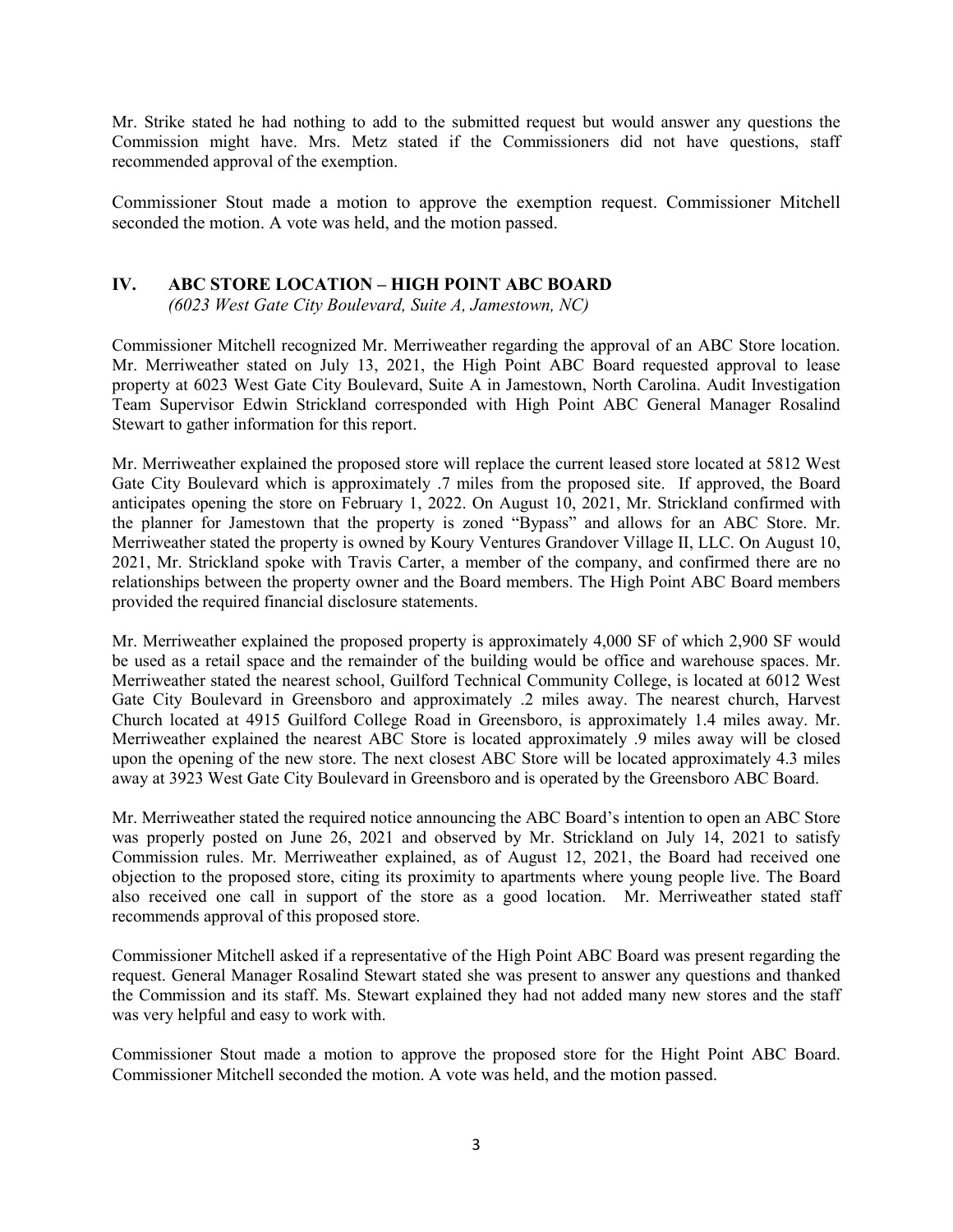#### **V. ABC STORE LOCATION – ROWAN/KANNAPOLIS ABC BOARD** *(320 East Main Street, Rockwell, NC)*

Mr. Merriweather stated on August 5, 2021, the Rowan/Kannapolis ABC Board requested approval to purchase property to open and operate an ABC Store at 320 East Main Street in Rockwell, North Carolina. On August 12, 2021, Audit Investigation Team Supervisor Edwin Strickland met with General Manager Terry Osborne to gather information for this report. Mr. Merriweather explained the proposed store will replace the existing store located approximately 500 feet away at 256 East Main Street in Rockwell. Mr. Osborne stated he anticipates the Board will open the new store at the beginning of 2023.

On August 13, 2021, Mr. Strickland confirmed with the zoning administrator the property is zoned B-2 and allows for an ABC Store. Mr. Merriweather stated the property is owned by Terry Medley. On August 17, 2021, Mr. Strickland spoke with Mr. Medley and confirmed there are no relationships with the Board members. All members of the Rowan/Kannapolis ABC Board submitted financial disclosure statements as required by the Commission. The building will be approximately 6,700 SF of which approximately 47% or 3,200 SF will be a retail space and the remainder will be office and warehouse spaces.

The nearest school, Rockwell Christian School, is located at 405 Depot Street in Rockwell and approximately .4 miles away from the proposed store. The nearest church, Rockwell United Methodist Church located at 430 East Main Street in Rockwell, is approximately .2 miles away from the proposed store. The nearest ABC Store is located 8.7 miles away at 1428 Jake Alexander Boulevard in Salisbury and is also operated by the Rowan/Kannapolis ABC Board.

Mr. Merriweather stated the sign was properly posted on June 24, 2021 and witnessed by Mr. Strickland on August 12, 2021 and satisfies the Commission rules. As of August 23, 2021, the Board has received six calls in objection to the new store from three different individuals. Of the six calls, five calls were related to property adjoining the proposed site and one caller questioned the need for two ABC Stores in Rockwell. Mr. Merriweather stated staff recommends approval of the location.

Commissioner Mitchell asked if a representative of the Rowan/Kannapolis ABC Board wished to speak to the Commission. Terry Osborne, the General Manager of the Rowan/Kannapolis ABC Board, thanked the staff, particularly Mr. Merriweather and Mr. Strickland for their assistance. Mr. Osborne stated they appreciated their professionalism and their understanding of the Board's sense of urgency to build a larger facility, as there was not room on the current property.

Commissioner Stout made a motion to approve the proposed store location upon staff recommendation. Commissioner Mitchell seconded the motion. A vote was held, and the motion passed.

# **VI. OTHER BUSINESS**

Commissioner Mitchell asked Mrs. Metz and Mr. Merriweather if there was any additional business. Mrs. Metz stated there were two additional matters to bring before the Commission. As Governor Cooper's appointment of a new or interim Chairman was pending, Mrs. Metz requested the Commission consider granting authority to Deputy Commissioner Terrance Merriweather to conduct business normally delegated to the Chairman in the day-to-day administrative activities of the Commission. Mrs. Metz requested the motion also authorize Mr. Merriweather to take emergency action, such as summary suspensions, when such decisions must be made prior to the next regularly